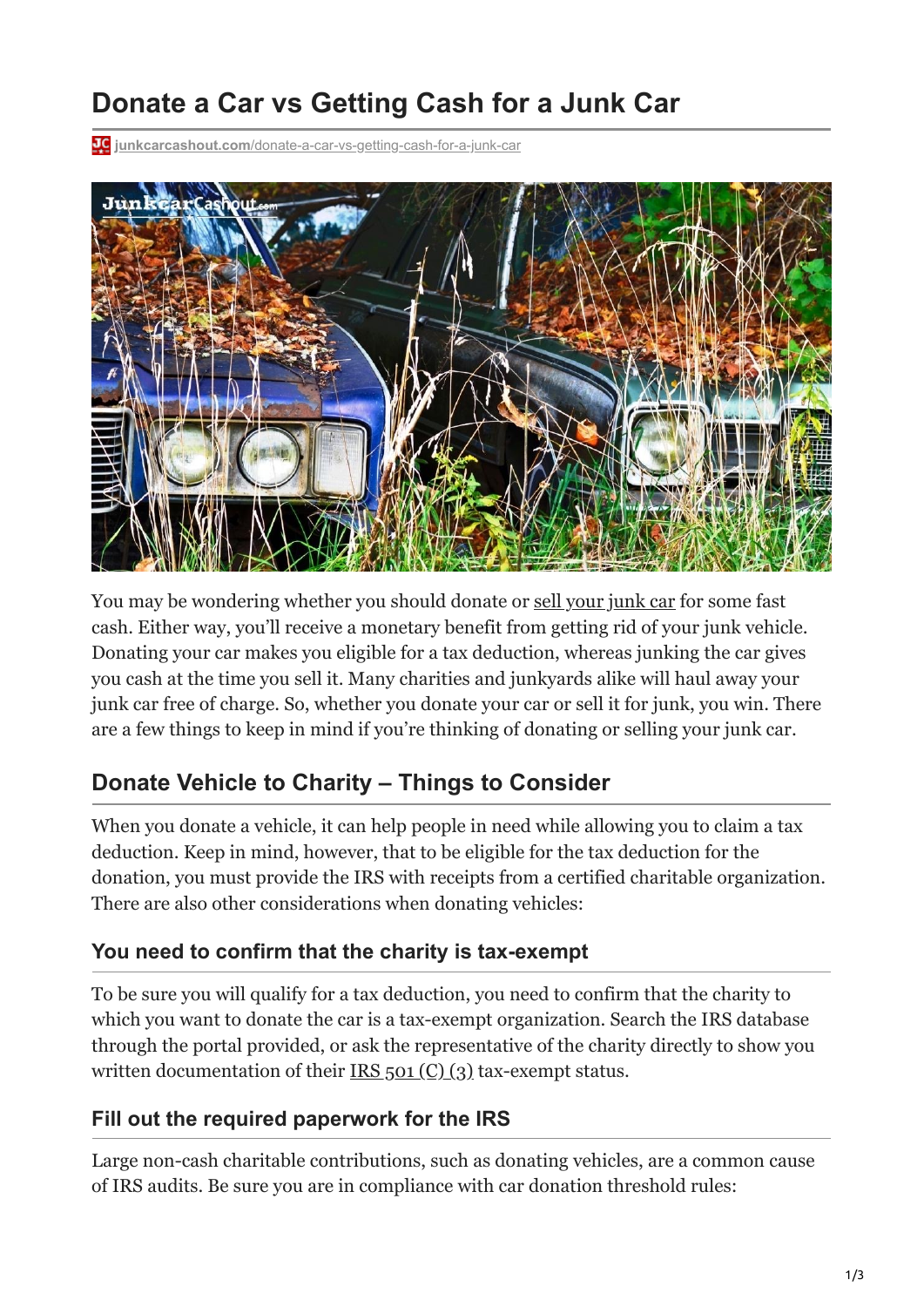- If the car's value is at least \$250, you must provide a written acknowledgment from the charity.
- If the car's value is at least \$500, you must submit IRS Form 8283, Section A with your annual income tax return.
- If the car's value is at least \$5,000, you must submit an appraisal of the donation from an independent source and submit IRS Form 8283, Section B.
- Read [IRS publication 4303](https://www.irs.gov/pub/irs-pdf/p4303.pdf) for additional information about donating a car.

### **Be sure to obtain a receipt for the donation**

- The non-profit organization needs to provide documentation within 30 days after the car is sold.
- Take photos of the vehicle, and keep those along with all receipts for repairs and other spending to improve the vehicle.

### **Expect a smaller tax deduction for your junk car donation**

Most car donations do not qualify for the maximum tax deduction. The IRS's specified conditions for the [Fair Market Value Deduction](https://www.irs.gov/publications/p561) are contingent on how the non-profit organization intends to utilize the automobile. As the majority of donated vehicles are not in good condition, they are very often worth considerably less for tax deduction purposes than car owners expect.

# **How Can I Sell My Car For Cash Today!**

Donating a car feels great, but [selling a junk a car](https://junkcarcashout.com/we-buy-junk-cars/) delivers quick cash, which you can then use or donate. Junking any car is easy and quick. It doesn't matter if it's running, broken down, wrecked, rusted, or worse. The salvage dealer will probably sell the car for parts, scrap metal, or both.

### **Where can I sell my junk car?**

You can either call a junkyard in your area to buy your unwanted car, or you can call your local branch of Junk Car Cash Out, a national junk car buying company. As a national junk car buyer, at Junk Car Cash out we do volume business. That means we can pay more. We'll pay you [top dollar for your junk car](https://junkcarcashout.com/how-to-get-the-best-price-for-your-junk-car/) and tow the vehicle away at no cost to you.

### **How much is my junk car worth?**

At Junk Car Cash Out, we pay top dollar for junk cars, trucks, SUVs, vans, fleet vehicles, tractor-trailer trucks, ATVs, boats, and many other motorized vehicles. You can simply call [Junk Car Cash Out](https://junkcarcashout.com/blog/how-much-money-your-junk-car-worth/) at (801) 441-2766 and one of our car-buying experts will tell you how much your vehicle is worth. Or you can fill out our online quote request to get a price for your car. If you want to sell your car, we'll schedule with you at that time to have our tow truck come and pay you cash and tow away the car free of charge.

# **So, Should I Donate My Junk Car or Sell It?**